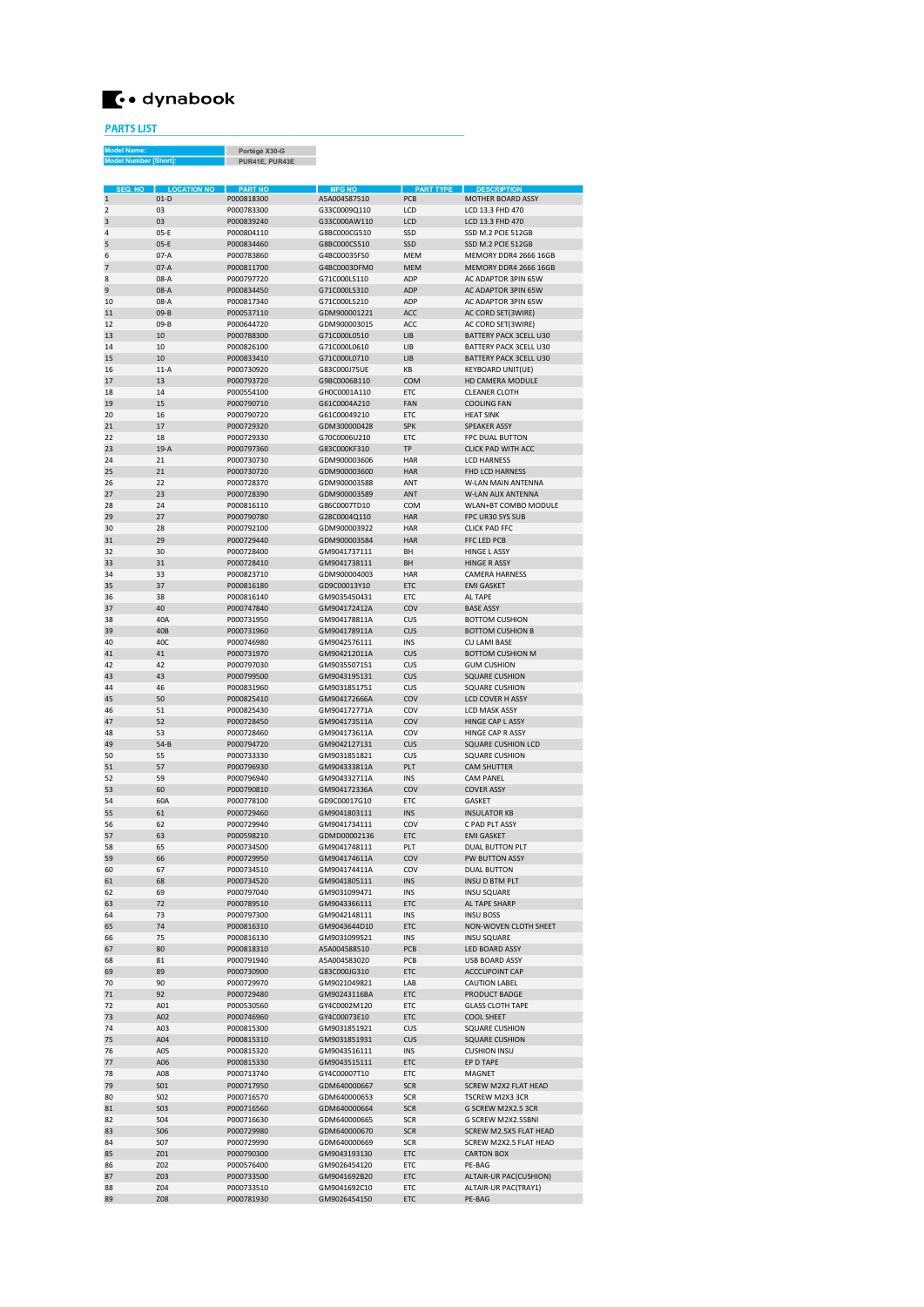

DRAWING [PAGE 1]

Model Name: Portégé X30-G Model Number [Short]: PUR41E, PUR43E